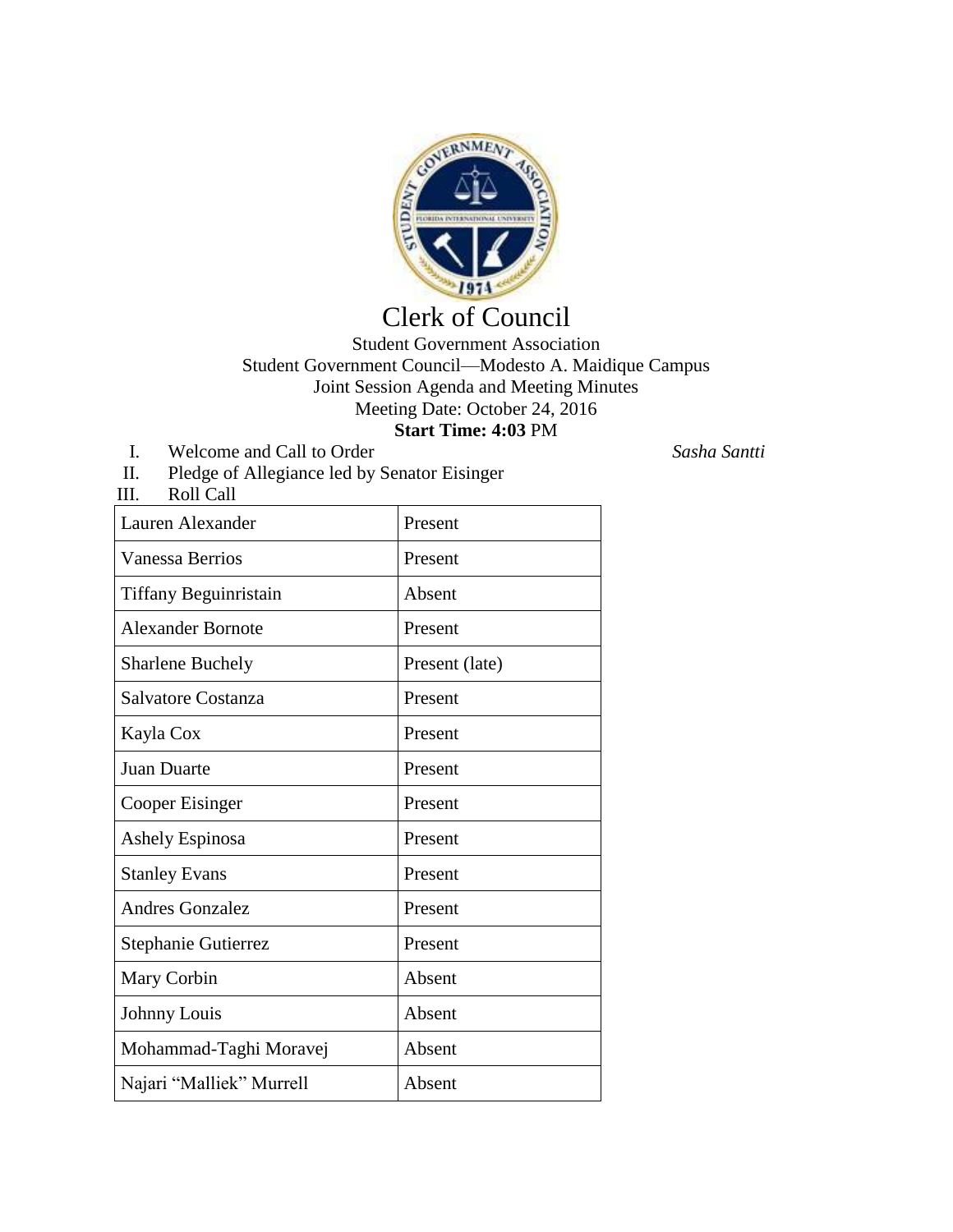| Mwai Osahar               | Absent         |
|---------------------------|----------------|
| Johnathan Padilla         | Absent         |
| Jesus Pernia              | Absent         |
| <b>Monica Reyes</b>       | Present        |
| Gilbert Rodriguez         | Present        |
| Simran Sakraney           | Present (late) |
| Rocio Taveras             | Present        |
| Martin Villamizar         | Present        |
| Aaron Weisman             | Present        |
| Anjali Tripathi           | Absent         |
| <b>Ashley Gonzalez</b>    | Absent         |
| Julian Alarcon            | Absent         |
| Jorgini Navarro           | Present        |
| Carolina Maria De Almagro | Present        |
| Jessica Brito             | Excused        |
| <b>Erick Ramirez</b>      | Present        |
| Kevin Markowski           | Excused        |
| <b>Amber Martinez</b>     | Excused        |
| <b>Tomar Nissan</b>       | Present        |
| Victoria Patel            | Present        |
| <b>Andrew Sykes</b>       | Present        |
| Christian Molina          | Present        |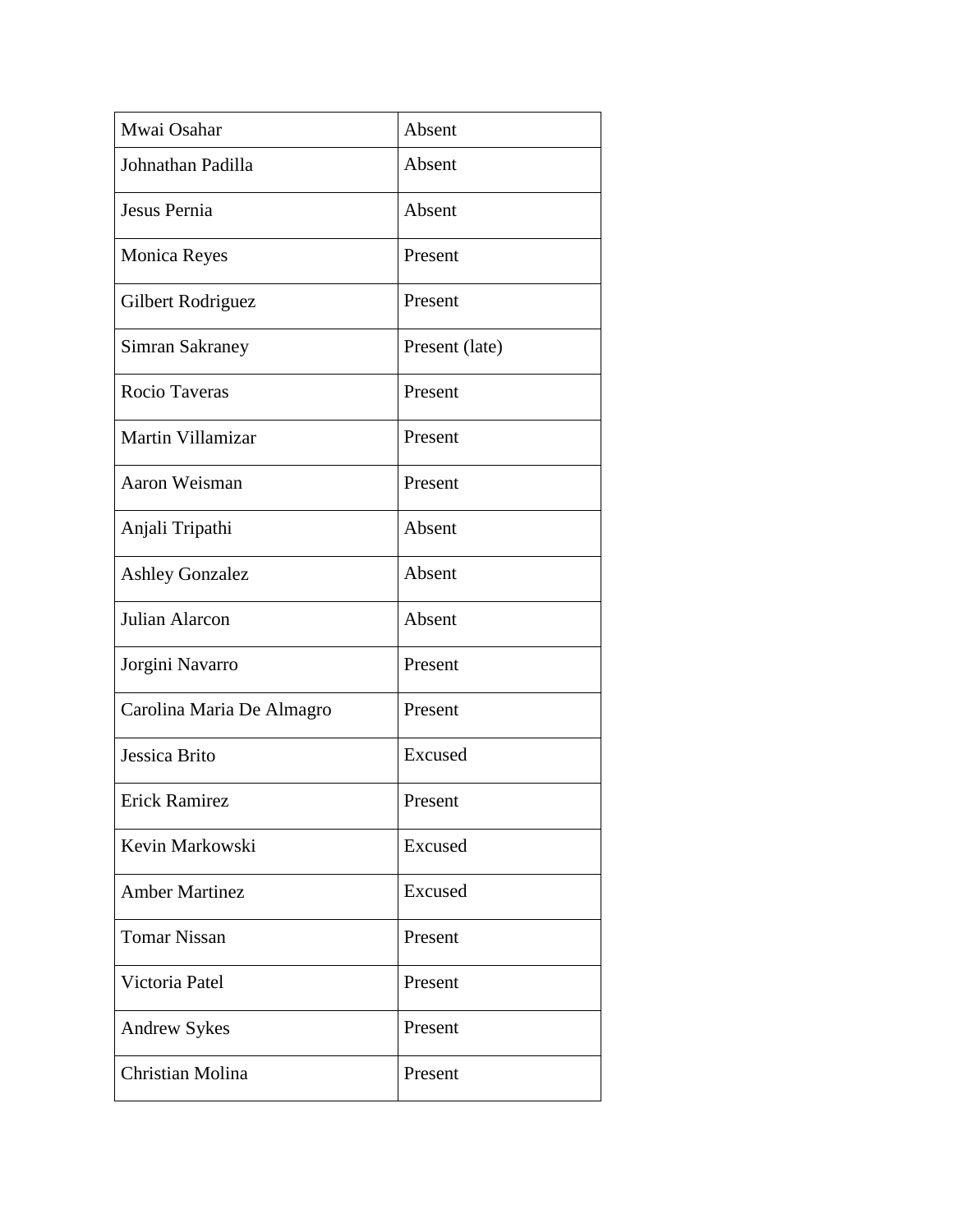| Tori-Ann Holness           | Present (late) |
|----------------------------|----------------|
| <b>Elizabeth Rodriguez</b> | Present        |
| Sabrina Rossell            | Excused        |

- VI. Old Business
	- i. Senator Eisinger moves to approve last week's minutes, senator Duarte seconds, motion passes.
- VII. New Business:
	- Cabinet Reports
		- o Eric:
			- Haunted House is at 5-9pm at the Pi Kappa Phi House on Wednesday, October 26.
			- Senators are asked to sign up on the Doodle to volunteer, candy donations are welcomed.
	- Week of Welcome Discussion
		- o Ideas, collaboration, feedback
			- Senator Villamizar motions for a 30-minute discussion regarding Week of Welcome, senator Eisinger seconds, motion passes.

## V. Announcements:

- Speaker
- $\circ$  Cafecito Con SGA is on November 16<sup>th</sup> in the Housing Quad from 11am-1pm.
- o Complete New Haven Program.
- o Questions pertaining to major needs to be completed and turned into our Speaker, Sasha Santi.
- Speaker Pro-Temp
	- No Reports
- Vice-President
	- $\circ$  It's On Us is on November 22<sup>nd</sup>, locations is still being determined.
	- $\circ$  Breakdown is on November 1<sup>st</sup> in the Engineering Center, a suggestion box is being created.
- Comptroller
	- o No Reports
- Chief Justice
	- o New Amendments are coming; more information will be provided next senate meeting.
- Chief of Staff
	- o Cabinet members are asked for a ten-week report due by next cabinet meeting.
- President